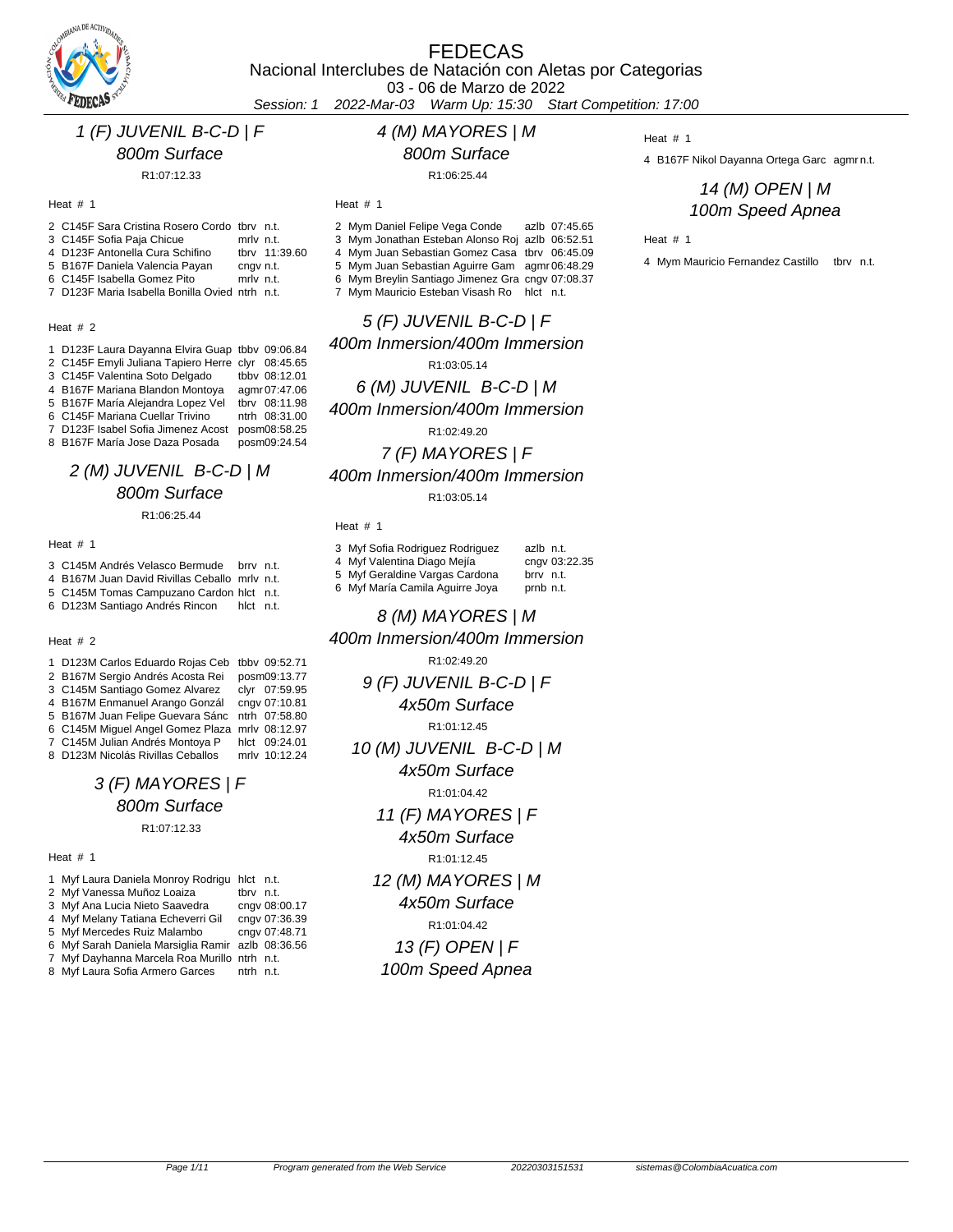

03 - 06 de Marzo de 2022

Session: 2 2022-Mar-04 Warm Up: 07:00 Start Competition: 08:30

15 (F) JUVENIL B-C-D | F 400m Inmersion/400m Immersion

 R1:03:05.14 16 (M) JUVENIL B-C-D | M 400m Inmersion/400m Immersion

R1:02:49.20

17 (F) MAYORES | F 400m Inmersion/400m Immersion R1:03:05.14

# 18 (M) MAYORES | M 400m Inmersion/400m Immersion

R1:02:49.20

Heat # 1

Mym Mauricio Fernandez Castillo tbrv n.t.

- Mym Juan Felipe Moreno Pineros prnb 03:03.90
- Mym Marlon Vladimir Tovar Bolano prnb 03:17.46
- Mym Juan Sebastian Giraldo Cesp brrv 02:59.76

### 19 (F) JUVENIL B-C-D | F 200m Surface R1:01:31.52

### Heat # 1

- D123F Laura Dayanna Elvira Guap tbbv n.t.
- D123F Valeria Garzon Corrales posmn.t.
- D123F Maria Isabella Bonilla Ovied ntrh n.t.

### Heat # 2

| 2 C145F Sthepanie Acuña Crespo                    | brry n.t. |  |
|---------------------------------------------------|-----------|--|
| 3 B167F María Jose Torres Alarcon clyr n.t.       |           |  |
| 4 C145F Annie Alejandra Roa Murillo ntrh 02:28.43 |           |  |
| 5 C145F Danna Valentina Ravelo Mu ntrh 03:07.67   |           |  |
| 6 B167F Gabriela Bernal Beltran                   | tbby n.t. |  |
| 7 C145F Jose Arias María                          | thry n.t. |  |

#### Heat # 3

| 1 C145F Isabella Gomez Pito         | mrlv 02:10.10 |
|-------------------------------------|---------------|
| 2 C145F Sofia Paja Chicue           | mrlv 02:03.67 |
| 3 C145F Emyli Juliana Tapiero Herre | clyr 01:56.89 |
| 4 B167F Daniela Valencia Payan      | cngv 01:51.81 |
| 5 C145F Sara Lopez Pastrana         | cngv 01:53.85 |
| 6 B167F María Jose Daza Posada      | posm02:03.10  |
| 7 C145F Sara Cristina Rosero Cordo  | tbrv 02:09.82 |
| 8 C145F Manuela Sanchez Ulloa       | ntrh 02:15.24 |
|                                     |               |

### Heat # 4

| 1 C145F Valentina Soto Delgado                  | tbbv 01:50.64 |
|-------------------------------------------------|---------------|
| 2 B167F Isabella Garzón Caceres                 | cngv 01:45.81 |
| 3 B167F Mariana Blandon Montoya                 | agmr 01:40.71 |
| 4 B167F Nikol Dayanna Ortega Garc agmr 01:39.11 |               |
| 5 B167F Ana María Ramirez Hurta                 | tbrv 01:39.41 |
| 6 C145F María Paulina Corrales Su               | clyr 01:45.64 |
| 7 B167F Luciana Corrales Cabal                  | tbrv 01:46.64 |
| 8 C145F Mariana Cuellar Trivino                 | ntrh 01:50.96 |
|                                                 |               |

### 20 (M) JUVENIL B-C-D | M

200m Surface

R1:01:18.65

| 2 D123M Nicolás Rivillas Ceballos | mrly n.t. |
|-----------------------------------|-----------|
| 3 C145M Santiago González Mende   | tbby n.t. |
| 4 C145M Julian Fernando Guerrero  | posmn.t.  |
| 5 C145M Sebastian Giron Osorio    | mrly n.t. |
| 6 D123M Carlos Eduardo Rojas Ceb  | tbby n.t. |
| 7 D123M Juan Jose Lozano Soto     | tbby n.t. |

### Heat # 2

 $H = 4$ 

| 1 B167M Sergio Andrés Acosta Rei               | posmn.t.  |               |
|------------------------------------------------|-----------|---------------|
| 2 C145M Sebastian Caicedo Marin                |           | hlct 02:16.62 |
| 3 C145M Andrés Velasco Bermude                 |           | brrv 02:07.07 |
| 4 B167M Juan David Rivillas Ceballo            |           | mrlv 02:04.23 |
| 5 C145M Julian Andrés Montoya P                |           | hlct 02:07.00 |
| 6 C145M Juan Felipe Reyes Medina hlct 02:08.84 |           |               |
| 7 B167M Santiago Arias Otero                   | mrlv n.t. |               |
| 8 C145M Juan Felipe Rodriguez Gra              | posmn.t.  |               |
|                                                |           |               |
|                                                |           |               |

### Heat # 3

| 1 C145M Daniel Alejandro Loaiza Ca hlct 01:56.05 |               |
|--------------------------------------------------|---------------|
| 2 C145M Miguel Angel Gomez Plaza mrlv 01:44.96   |               |
| 3 B167M Isaac Kopp Figueroa                      | ntrh 01:41.01 |
| 4 C145M Santiago Gomez Alvarez                   | clyr 01:37.10 |
| 5 B167M Juan Felipe Guevara Sánc                 | ntrh 01:39.52 |
| 6 C145M Mateo Cadavid Mendez                     | brry 01:44.24 |
| 7 B167M Felipe Galindo Fernandez                 | ntrh 01:50.13 |
| 8 B167M Jesus David Roncancio Ro                 | ntrh 01:56.57 |

# 21 (F) MAYORES | F 200m Surface

R1:01:31.52

### Heat # 1

Myf Vivian Alexandra Posada Ange agmr n.t.

Myf Dayhanna Marcela Roa Murillo ntrh n.t.

Myf Laura Daniela Monroy Rodrigu hlct n.t.

Myf Isabela Hernandez Guevara posmn.t.

### Heat # 2

| 1 Myf Valentina Diago Mejía                       | cngv n.t. |               |
|---------------------------------------------------|-----------|---------------|
| 2 Myf Sarah Daniela Marsiglia Ramir azlb 01:59.85 |           |               |
| 3 Myf Luna Alejandra Ruiz Palacios azlb 01:40.88  |           |               |
| 4 Myf Viviana Paola Retamozo Olaya brrv 01:35.47  |           |               |
| 5 Myf Mercedes Ruiz Malambo                       |           | cngv 01:36.30 |
| 6 Myf Laura Sofia Armero Garces                   |           | ntrh 01:59.40 |
| 7 Myf María Del Mar Otalora Lozan                 |           | ntrh 02:00.82 |

Myf Wendy Tatyana Munoz Hernan snas n.t.

### 22 (M) MAYORES | M 200m Surface R1:01:18.65

#### Heat # 1

- Mym Julian Alberto Melendez Losa posmn.t.
- Mym Camilo Alejandro Sierra Hern snas 02:18.46
- Mym Daniel Felipe Vega Conde azlb 01:35.68 Mym Juan Esteban Pacheco Garc? brrv 01:43.42
- Mym Mauricio Esteban Visash Ro hlct n.t.

#### Heat # 2

- Mym Santiago Jose Peña Pedraz prnb 01:31.18 Mym Jonathan Esteban Alonso Roj azlb 01:28.71 Mym Willington Valencia Velasco brrv 01:25.69 Mym Juan Fernando Ocampo Loza brrv 01:23.12 Mym Juan Sebastian Giraldo Cesp brrv 01:24.66 Mym Juan Sebastian Gomez Casa tbrv 01:27.81
- Mym Juan Sebastian Aguirre Gam agmr 01:30.31 Mym Juan Esteban Paz Sepulveda brrv 01:31.33

# 23 (F) JUVENIL B-C-D | F 50m BiFins

R1:00:22.03

#### Heat # 1

- D123F Valeria Garzon Corrales posmn.t.
- C145F Danna Valentina Ravelo Mu ntrh 00:34.30
- B167F Alejandra Grajales Cardena hlct n.t.
- D123F Antonella Cura Schifino tbrv n.t.

#### Heat # 2

| 1 C145F Valeria Arbini Sánchez                     | prnb 00:31.14 |
|----------------------------------------------------|---------------|
| 2 C145F Laura Ktalina Santanilla Bar hlct 00:28.67 |               |
| 3 C145F Manuela Zuluaga Godoy                      | brry 00:27.89 |
| 4 C145F Alejandra Martínez Castibl prnb 00:27.47   |               |
| 5 C145F Laura Valentina Dailes Jime narv 00:27.62  |               |
| 6 D123F Isabel Sofia Jimenez Acost posm00:27.96    |               |
| 7 D123F Ana Sofia Espinosa Quinter posm00:28.82    |               |
| 8 C145F Annie Alejandra Roa Murillo ntrh 00:32.91  |               |
|                                                    |               |

### Heat # 3

|  | 1 B167F Valentina Botero Ospina                   | azlb 00:26.62 |
|--|---------------------------------------------------|---------------|
|  | 2 B167F Isabella Ruan Jimenez                     | brrv 00:26.10 |
|  | 3 C145F Danna Lucia Mina Murillo                  | mrlv 00:25.64 |
|  | 4 C145F Melissa Tobon Guzman                      | clyr 00:24.09 |
|  | 5 B167F Shara Lizeth Pulgarin Valen clyr 00:24.34 |               |
|  | 6 C145F Juanita Valentina Barragan                | prnb 00:25.66 |
|  | 7 B167F María Jose Penagos Varg                   | brrv 00:26.10 |
|  | 8 C145F María Isabel Erazo Muñ                    | nary 00:26.76 |

### 24 (M) JUVENIL B-C-D | M 50m BiFins R1:00:19.42

### Heat # 1

C145M Alvaro Andrés Grimaldos lmrs n.t.

- C145M Juan Camilo Hernandez Ca posmn.t. C145M Juan Sebastian Ricaurte A hlct n.t.
- 4 B167M Andrés Felipe Guzman C prnb n.t.
- C145M Jose Manuel Gomez Amad lmrs n.t.
- C145M Nicolas David Avila Tascon hlct n.t.
- C145M Tomas Campuzano Cardon hlct n.t.
- C145M Juan Manuel Lotero Henao atlr n.t.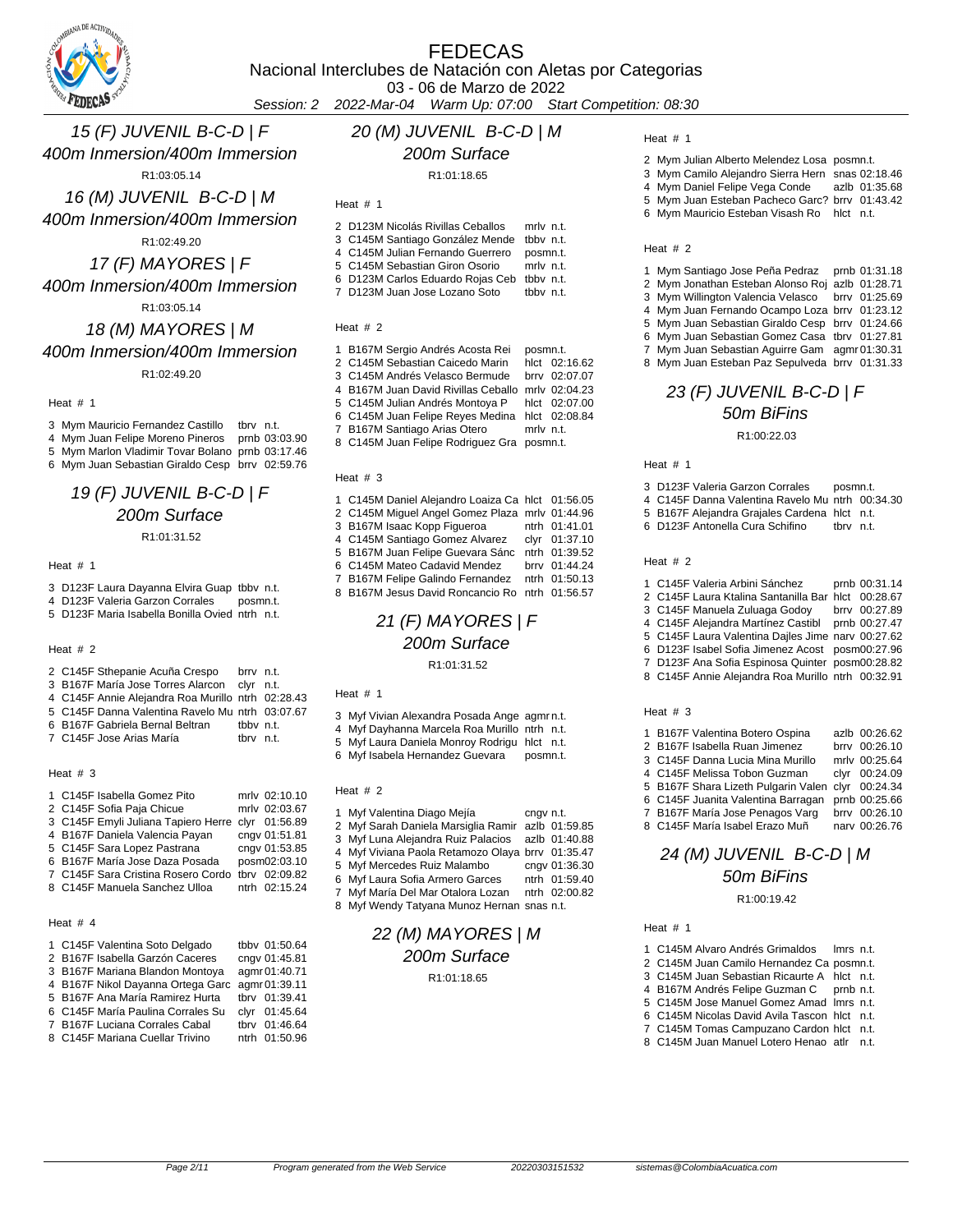

## FEDECAS Nacional Interclubes de Natación con Aletas por Categorias 03 - 06 de Marzo de 2022

Session: 2 2022-Mar-04 Warm Up: 07:00 Start Competition: 08:30

### Heat # 2

| 3 D123M Santiago Andrés Rincon<br>hlct 00:28.91<br>4 C145M David Santiago Mondragon posm00:28.59<br>5 D123M Tomas Reyes Santanilla<br>6 B167M Yidier Alexis Padilla Carren Imrs 04:14.17<br>7 B167M Santiago Meneses Tascon narv n.t. | hlct 00:28.73 |
|---------------------------------------------------------------------------------------------------------------------------------------------------------------------------------------------------------------------------------------|---------------|
| 8 B167M Juan Jeronimo Lopez Bern brrv n.t.                                                                                                                                                                                            |               |
|                                                                                                                                                                                                                                       |               |

### Heat # 3

| 1 B167M Juan Esteban Torres Martin posm00:27.28 |               |
|-------------------------------------------------|---------------|
| 2 D123M Lucas Penaloza Morera                   | hlct 00:26.83 |
| 3 C145M Sebastian Giron Osorio                  | mrlv 00:26.75 |
| 4 D123M Sebastian Hernandez Varo hlct 00:26.50  |               |
|                                                 |               |
| 5 B167M David Castro Lopez                      | posm00:26.61  |
| 6 D123M Juan Jose Lozano Soto                   | tbby 00:26.82 |
| 7 C145M Jhoan Andrés Angel Go                   | brry 00:27.04 |

### Heat # 4

|  | 1 D123M Nicolas Duran Astudillo  | cngv 00:25.53 |
|--|----------------------------------|---------------|
|  | 2 C145M Santiago González Mende  | tbbv 00:25.16 |
|  | 3 B167M Santiago Arias Otero     | mrlv 00:24.90 |
|  | 4 B167M Samuel Andrés Castillo C | nary 00:24.39 |
|  | 5 C145M Juan Jose Barragan Delga | clyr 00:24.84 |
|  | 6 C145M Juan Andrés Perez Sarmi  | posm00:25.03  |
|  | 7 C145M Mario Andrés Gaviria Na  | brrv 00:25.25 |
|  | 8 B167M Ricardo Erazo Muñoz      | nary 00:25.72 |
|  |                                  |               |

### Heat # 5

|  | 1 B167M Alexandre Hous Duque tbby 00:23.61       |  |
|--|--------------------------------------------------|--|
|  | 2 C145M Juan Camilo Roa Cardenas azlb 00:22.73   |  |
|  | 3 B167M Jhon Amiel Forbes Perez snas 00:22.33    |  |
|  | 4 C145M Juan David Castillo Torres cngv 00:21.08 |  |
|  | 5 B167M Juan David Vivas Idarraga narv 00:21.67  |  |
|  | 6 C145M Manuel Benavidez Sanche krkv 00:22.42    |  |
|  | 7 C145M Matias Rodriguez Ramirez prnb 00:23.43   |  |
|  | 8 B167M Isaac Kopp Figueroa htrh 00:24.17        |  |

# 25 (F) MAYORES | F 50m BiFins

R1:00:22.03

#### Heat # 1

|  | 3 Myf Vivian Alexandra Posada Ange agmrn.t. |  |  |  |  |
|--|---------------------------------------------|--|--|--|--|
|--|---------------------------------------------|--|--|--|--|

| 4 Myf María Fernanda Martínez H  | tbby 00:26.49 |
|----------------------------------|---------------|
| 5 Myf Danna Sofia Fontecha Pardo | posm00:27.01  |

# Heat # 2

| 1 Myf Estefania Sánchez Robayo     | prnb 00:25.21    |
|------------------------------------|------------------|
| 2 Myf Sofia Ayala Camacho          | 00:24.79<br>thry |
| 3 Myf Ana Sofia Mesa Sepulveda     | cngv 00:24.10    |
| 4 Myf Diana Paola Moreno Alegria   | brrv 00:22.88    |
| 5 Myf Luna Alejandra Ruiz Palacios | azlb 00:23.82    |
| 6 Myf Liz Alexandra Pesca Vasquez  | posm00:24.41     |
| 7 Myf Yenny Alexandra Tellez Devia | azlb 00:24.88    |
| 8 Myf Ximena Espinosa Herrera      | krkv 00:26.30    |
|                                    |                  |

# 26 (M) MAYORES | M

50m BiFins

R1:00:19.42

| Heat $# 1$ |  |  |
|------------|--|--|
|            |  |  |

- Mym Julio Alejandro Moreno Martin posmn.t.
- 3 Mym Angel David González Lopez posm00:25.21
- Mym Juan Sebastian Jurado Medin narv 00:23.23 Mym Juan Esteban Osorio Beltran hlct 00:24.25
- Mym Jhon Freddy Estupinan Arias posmn.t.
- Heat # 2

| 1 Mym Samuel Roa Cardenas                       | azlb 00:21.91 |
|-------------------------------------------------|---------------|
| 2 Mym Jhoan Carlos Martínez Hurt                | tbby 00:21.75 |
| 3 Mym Juan Sebastian Maldonado O belb 00:21.48  |               |
| 4 Mym Juan Sebastian Collazos Jim cngv 00:21.46 |               |
| 5 Mym Juan Camilo Ocampo Urbano brrv 00:21.48   |               |
| 6 Mym Andrés Julian Meneses Ro                  | hlct 00:21.56 |
| 7 Mym Juan Pablo Ruiz Celys                     | posm00:21.85  |
| 8 Mym Andrés Pablo Hernandez G                  | posm00:22.46  |

### Heat # 3

| 1 Mym Brayan Salgado Campos                     | belb 00:20.98 |
|-------------------------------------------------|---------------|
| 2 Mym Luis Fernando Cantillo Rodrig             | posm00:20.64  |
| 3 Mym Santiago Muñoz Torres                     | atlr 00:20.35 |
| 4 Mym Frank Steven Ramirez Agudel brrv 00:20.12 |               |
| 5 Mym Rafael Esteban Fernandez O brrv 00:20.13  |               |
| 6 Mym Juan Camilo Rodriguez Lope                | brry 00:20.57 |
| 7 Mym Camilo Andrés Niño Casta                  | posm00:20.85  |
| 8 Mym Nicolás Cardona Polanco                   | nary 00:21.04 |

# 27 (F) JUVENIL B-C-D | F

100m Inmersion/100m Immersion

### R1:00:36.21

Heat # 1

 C145F María Paulina Corrales Su clyr n.t. B167F Nikol Dayanna Ortega Garc agmr 00:44.70

C145F Mariana Cuellar Trivino ntrh n.t.

### 28 (F) MAYORES | F

### 100m Inmersion/100m Immersion

R1:00:36.21

| 1 Myf Laura Sofia Armero Garces   | ntrh n.t. |               |
|-----------------------------------|-----------|---------------|
| 2 Myf María Del Mar Otalora Lozan |           | ntrh 00:51.70 |
| 3 Myf Sofia Rodriguez Rodriguez   |           | azlb 00:39.97 |

- 
- Myf Sofia Rodriguez Rodriguez azlb 00:39.97 4 Myf María Camila Aguirre Joya prnb 00:39.18<br>5 Myf Gabriela Guzman Alban brry 00:39.85
- 5 Myf Gabriela Guzman Alban
- Myf Geraldine Vargas Cardona brrv 00:44.15
- 7 Myf Diana Paola Moreno Alegria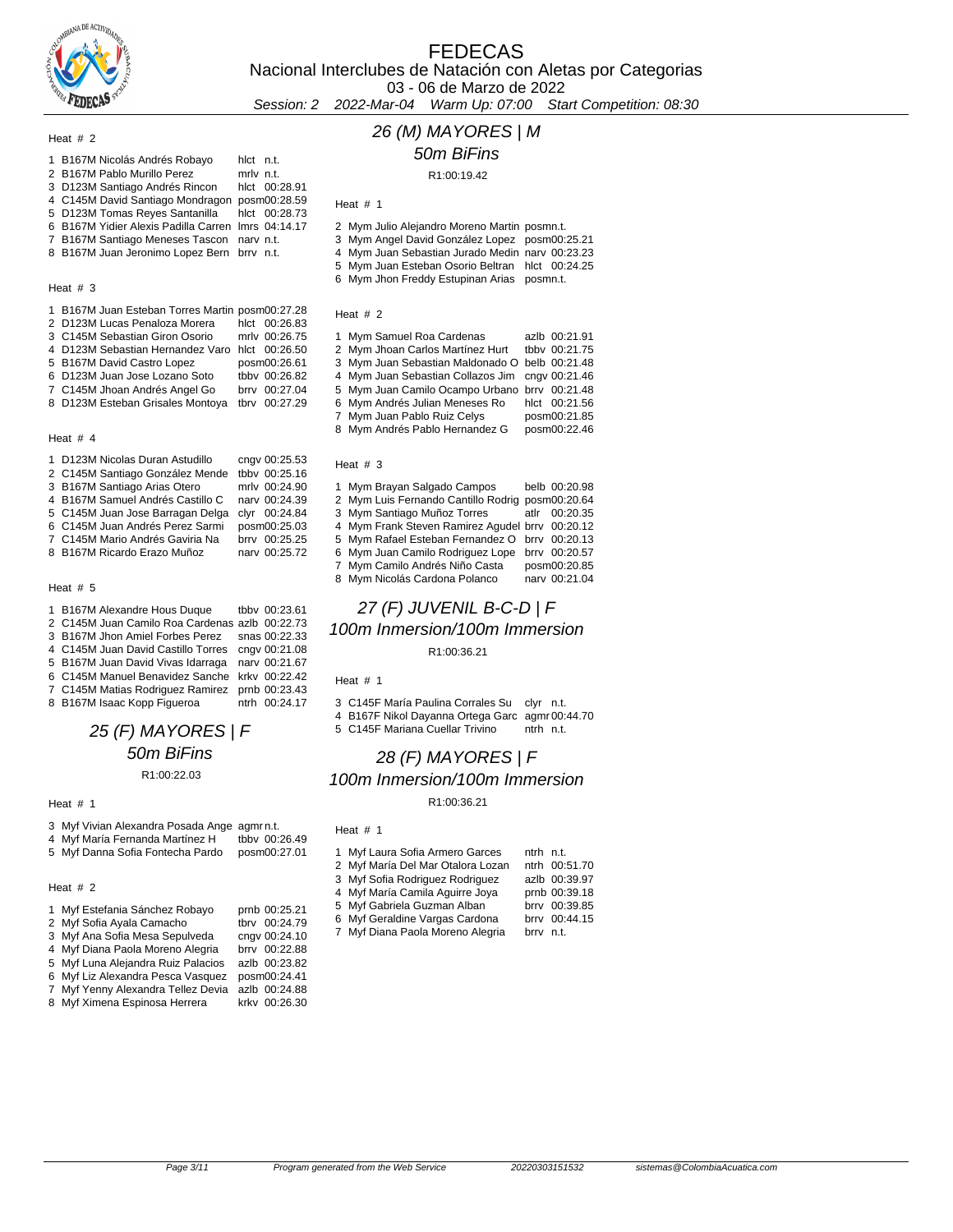

03 - 06 de Marzo de 2022

Session: 3 2022-Mar-04 Warm Up: 15:30 Start Competition: 17:00

### 29 (M) JUVENIL B-C-D | M 100m Inmersion/100m Immersion

R1:00:31.34

Heat # 1

 B167M Isaac Kopp Figueroa ntrh n.t. B167M Juan Felipe Guevara Sánc ntrh n.t.

### 30 (M) MAYORES | M 100m Inmersion/100m Immersion R1:00:31.34

Heat # 1

 Mym Marlon Vladimir Tovar Bolano prnb 00:33.98 Mym Juan David Duque Jimenez brrv 00:33.89 Mym Juan Felipe Moreno Pineros prnb 00:33.92

# 31 (F) JUVENIL B-C-D | F 400m Surface

R1:03:23.36

Heat # 1

- D123F Maria Isabella Bonilla Ovied ntrh n.t.
- B167F María Jose Torres Alarcon clyr n.t.
- C145F Manuela Sanchez Ulloa ntrh n.t.

### Heat # 2

| 1 D123F Laura Dayanna Elvira Guap tbby 04:35.97 |               |
|-------------------------------------------------|---------------|
| 2 C145F Sofia Paja Chicue                       | mrlv 04:31.83 |
| 3 C145F Sara Lopez Pastrana                     | cngv 04:20.39 |
| 4 B167F Daniela Valencia Payan                  | cngv 04:12.71 |
| 5 C145F Emyli Juliana Tapiero Herre             | clyr 04:12.71 |
| 6 C145F Isabella Gomez Pito                     | mrlv 04:28.35 |
| 7 B167F María Jose Daza Posada                  | posm04:34.41  |
| 8 D123F Antonella Cura Schifino                 | tbrv 05:13.81 |
|                                                 |               |

### Heat # 3

| 1 C145F Valentina Soto Delgado                  |      | tbby 03:58.47 |
|-------------------------------------------------|------|---------------|
| 2 B167F María Alejandra Lopez Vel               |      | tbrv 03:54.62 |
| 3 B167F Nikol Dayanna Ortega Garc agmr 03:49.16 |      |               |
| 4 B167F Ana María Ramirez Hurta                 |      | tbrv 03:36.60 |
| 5 B167F Mariana Blandon Montoya                 |      | agmr 03:44.49 |
| 6 B167F Isabella Garzón Caceres                 |      | cngv 03:54.07 |
| 7 C145F Mariana Cuellar Trivino                 |      | ntrh 03:57.84 |
| 8 C145F María Paulina Corrales Su               | clvr | 04:08.10      |

### 32 (M) JUVENIL B-C-D | M 400m Surface R1:03:00.35

### Heat # 1

- D123M Carlos Eduardo Rojas Ceb tbbv n.t.
- C145M David Santiago Mondragon posmn.t.
- C145M Daniel Alejandro Loaiza Ca hlct n.t.
- D123M Esteban Grisales Montoya tbrv n.t.

Heat # 2

| 1 B167M Juan David Rivillas Ceballo mrly n.t.  |           |               |
|------------------------------------------------|-----------|---------------|
| 2 C145M Sebastian Caicedo Marin hlct 04:34.95  |           |               |
| 3 C145M Juan Felipe Rodriguez Gra posm04:30.20 |           |               |
| 4 C145M Mario Andrés Gaviria Na                |           | brry 04:27.55 |
| 5 C145M Andrés Velasco Bermude                 |           | brry 04:28.03 |
| 6 C145M Julian Andrés Montoya P                |           | hlct 04:34.81 |
| 7 D123M Nicolás Rivillas Ceballos              |           | mrlv 04:47.50 |
| 8 B167M Santiago Arias Otero                   | mrlv n.t. |               |

#### Heat  $# 3$

| 1 B167M Felipe Galindo Fernandez ntrh 04:17.41 |               |
|------------------------------------------------|---------------|
| 2 C145M Miguel Angel Gomez Plaza mrlv 03:49.42 |               |
| 3 C145M Santiago Gomez Alvarez                 | clvr 03:41.30 |
| 4 B167M Enmanuel Arango Gonzál                 | cngv 03:18.72 |
| 5 B167M Juan Felipe Guevara Sánc               | ntrh 03:39.73 |
| 6 C145M Mateo Cadavid Mendez                   | brry 03:42.62 |
| 7 B167M Sergio Andrés Acosta Rei               | posm04:16.24  |
| 8 B167M Jesus David Roncancio Ro               | ntrh 04:26.94 |

# 33 (F) MAYORES | F 400m Surface

R1:03:23.36

### Heat # 1

| 3 Myf Laura Sofia Armero Garces              | ntrh n.t. |  |
|----------------------------------------------|-----------|--|
| 4 Myf Dayhanna Marcela Roa Murillo ntrh n.t. |           |  |
|                                              |           |  |

Myf Vivian Alexandra Posada Ange agmr n.t.

### Heat # 2

| 2 Myf Sarah Daniela Marsiglia Ramir azlb 03:58.57 |               |
|---------------------------------------------------|---------------|
| 3 Myf Vanessa Muñoz Loaiza                        | tbrv 03:35.95 |
| 4 Myf Mercedes Ruiz Malambo                       | cngv 03:33.91 |
| 5 Myf Melany Tatiana Echeverri Gil                | cngv 03:35.51 |
| 6 Myf Ana Lucia Nieto Saavedra                    | cngv 03:55.00 |
| 7 Myf Wendy Tatyana Munoz Hernan snas n.t.        |               |

### 34 (M) MAYORES | M 400m Surface R1:03:00.35

#### Heat # 1

 Mym Camilo Alejandro Sierra Hern snas 03:34.88 Mym Breylin Santiago Jimenez Gra cngv 03:20.49 Mym Daniel Felipe Vega Conde azlb 03:30.59

### Heat # 2

- 1 Mym Santiago Jose Peña Pedraz prnb 03:19.28
- Mym Juan Sebastian Gomez Casa tbrv 03:11.10
- Mym Juan Sebastian Giraldo Cesp brrv 03:09.74 Mym Juan Fernando Ocampo Loza brrv 03:08.64
- Mym Juan Sebastian Aguirre Gam agmr 03:09.52
- Mym Willington Valencia Velasco brrv 03:10.91
- Mym Jonathan Esteban Alonso Roj azlb 03:12.53

# 35 (F) JUVENIL B-C-D | F 100m BiFins

R1:00:49.37

### Heat # 1

| 3 B167F Alejandra Grajales Cardena hlct n.t.   |          |  |
|------------------------------------------------|----------|--|
| 4 C145F Danna Valentina Ravelo Muntrh 01:27.71 |          |  |
| 5 B167F Nicole Mariana García Her azlb n.t.    |          |  |
| 6 D123F Valeria Garzon Corrales                | posmn.t. |  |

### Heat # 2

| 1 C145F Valeria Arbini Sánchez                     | prnb 01:11.75 |
|----------------------------------------------------|---------------|
| 2 B167F Gabriela Bernal Beltran                    | tbby 01:05.45 |
| 3 C145F Laura Valentina Dailes Jime                | nary 01:03.57 |
| 4 C145F Alejandra Martínez Castibl                 | prnb 00:59.67 |
| 5 C145F María Isabel Erazo Muñ                     | nary 01:03.55 |
| 6 C145F Manuela Zuluaga Godoy                      | brry 01:03.80 |
| 7 C145F Laura Ktalina Santanilla Bar hlct 01:08.92 |               |
| 8 C145F Annie Alejandra Roa Murillo ntrh 01:16.68  |               |
|                                                    |               |

### Heat # 3

|  | 1 C145F Sthepanie Acuña Crespo                    | brry 00:58.74 |
|--|---------------------------------------------------|---------------|
|  | 2 B167F Isabella Ruan Jimenez                     | brrv 00:57.72 |
|  | 3 C145F Juanita Valentina Barragan                | prnb 00:56.59 |
|  | 4 B167F Shara Lizeth Pulgarin Valen clyr 00:51.59 |               |
|  | 5 C145F Melissa Tobon Guzman                      | clyr 00:52.71 |
|  | 6 B167F Valentina Botero Ospina                   | azlb 00:57.57 |
|  | 7 B167F María Jose Penagos Varg                   | brry 00:58.56 |
|  | 8 C145F Danna Lucia Mina Murillo                  | mrlv 00:59.21 |

# 36 (M) JUVENIL B-C-D | M 100m BiFins

R1:00:43.59

Heat  $# 1$ 

- C145M Juan Manuel Lotero Henao atlr n.t.
- C145M Tomas Campuzano Cardon hlct n.t.
- C145M Juan Sebastian Ricaurte A hlct n.t. C145M Juan Camilo Hernandez Ca posmn.t.
- C145M Alvaro Andrés Grimaldos lmrs n.t.

### Heat # 2

| 1 B167M Juan Jeronimo Lopez Bern brrv n.t.       |           |  |
|--------------------------------------------------|-----------|--|
| 2 B167M Pablo Murillo Perez                      | mrly n.t. |  |
| 3 B167M Juan Esteban Torres Martin posm01:09.98  |           |  |
| 4 C145M David Santiago Mondragon posm01:06.97    |           |  |
| 5 C145M Nicolas David Avila Tascon hlct 01:07.91 |           |  |
| 6 B167M Yidier Alexis Padilla Carren Imrs n.t.   |           |  |

- B167M Santiago Meneses Tascon narv n.t.
- C145M Jose Manuel Gomez Amad lmrs n.t.

| 1 D123M Santiago Andrés Rincon   | hlct 01:04.19 |
|----------------------------------|---------------|
| 2 D123M Esteban Grisales Montoya | tbrv 01:01.18 |
| 3 D123M Lucas Penaloza Morera    | hlct 00:59.63 |
| 4 D123M Juan Jose Lozano Soto    | tbby 00:59.03 |
| 5 B167M Ricardo Erazo Muñoz      | nary 00:59.30 |
| 6 D123M Sebastian Hernandez Varo | hlct 01:00.32 |
| 7 C145M Jhoan Andrés Angel Go    | brry 01:01.53 |
| 8 D123M Tomas Reyes Santanilla   | hlct 01:04.32 |
|                                  |               |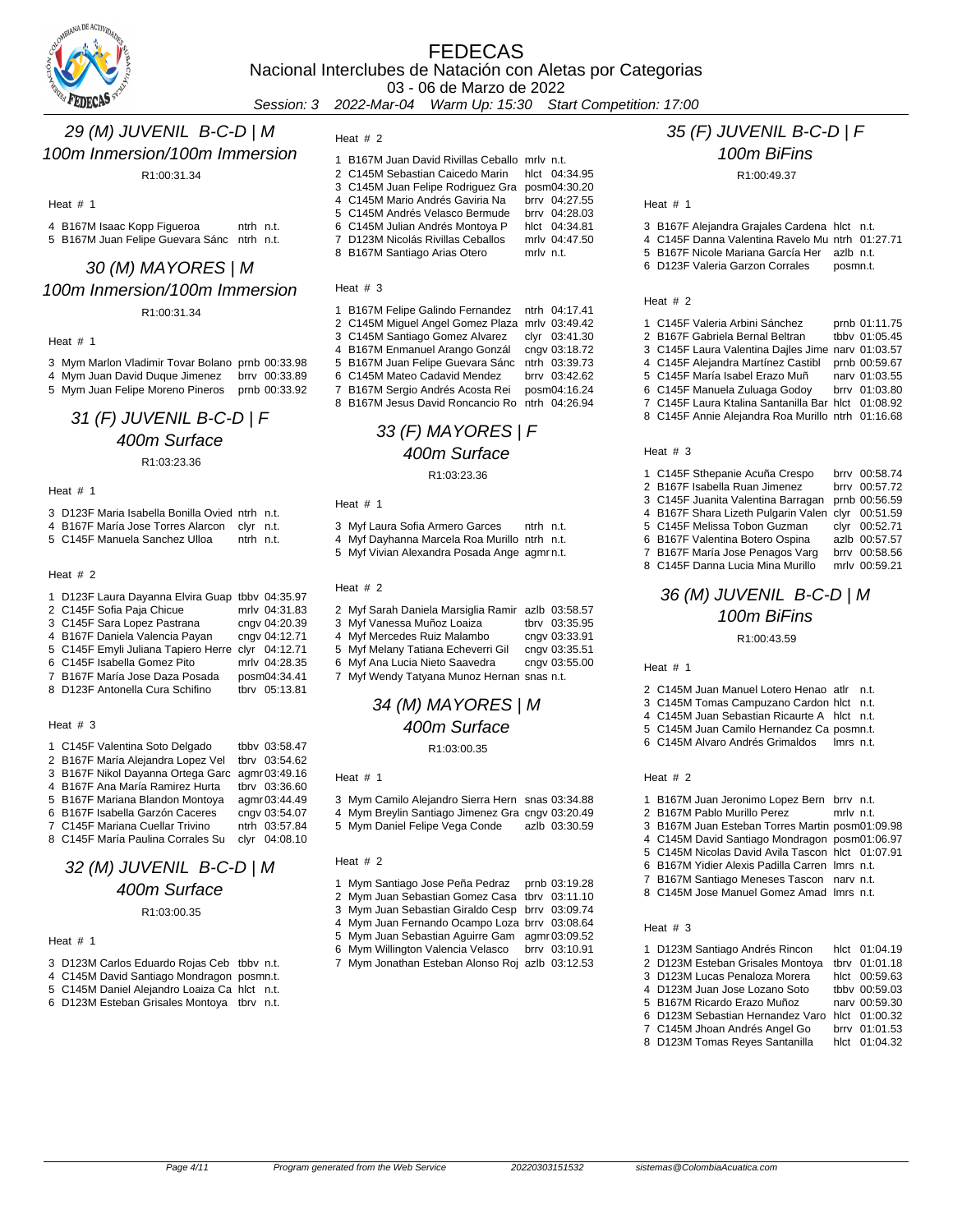

### FEDECAS Nacional Interclubes de Natación con Aletas por Categorias 03 - 06 de Marzo de 2022 Session: 3 2022-Mar-04 Warm Up: 15:30 Start Competition: 17:00

#### Heat # 4

| 1 C145M Santiago González Mende               | tbby 00:58.62 |
|-----------------------------------------------|---------------|
| 2 C145M Juan Andrés Perez Sarmi               | posm00:57.17  |
| 3 B167M Samuel Andrés Castillo C              | nary 00:55.17 |
| 4 C145M Matias Rodriguez Ramirez              | prnb 00:55.03 |
| 5 B167M Isaac Kopp Figueroa                   | ntrh 00:55.15 |
| 6 C145M Manuel Benavidez Sanche krkv 00:55.36 |               |
| 7 B167M David Castro Lopez                    | posm00:58.21  |
| 8 C145M Sebastian Giron Osorio                | mrlv 00:58.96 |

### Heat # 5

| 1 B167M Alexandre Hous Duque                    | tbby 00:53.95 |
|-------------------------------------------------|---------------|
| 2 B167M Nicolás Andrés Robayo                   | hlct 00:49.15 |
| 3 C145M Juan Camilo Roa Cardenas azlb 00:48.03  |               |
| 4 B167M Juan David Vivas Idarraga nary 00:46.19 |               |
| 5 C145M Juan David Castillo Torres              | cngv 00:46.90 |
| 6 B167M Jhon Amiel Forbes Perez                 | snas 00:48.76 |
| 7 B167M Andrés Felipe Guzman C                  | prnb 00:50.66 |
| 8 C145M Juan Jose Barragan Delga                | clyr 00:54.28 |
|                                                 |               |

### 37 (F) MAYORES | F 100m BiFins R1:00:49.37

### Heat # 1

| 2 Myf Isabela Hernandez Guevara   | posm01:04.11  |
|-----------------------------------|---------------|
| 3 Myf María Fernanda Martínez H   | tbby 01:00.10 |
| 4 Myf Ximena Espinosa Herrera     | krkv 00:56.76 |
| 5 Myf Geraldine Vargas Cardona    | brry 00:57.03 |
| 6 Myf María Del Mar Otalora Lozan | ntrh 01:01.31 |
| 7 Myf Danna Sofia Fontecha Pardo  | posmn.t.      |

### Heat # 2

| 1 Myf Yenny Alexandra Tellez Devia                | azlb 00:54.55 |
|---------------------------------------------------|---------------|
| 2 Myf Estefania Sánchez Robayo                    | prnb 00:53.47 |
| 3 Myf Luna Alejandra Ruiz Palacios                | azlb 00:52.81 |
| 4 Myf Cindy Julieth Mejía Bravo                   | brrv 00:51.00 |
| 5 Myf Arantxa Valentina Rincon Reye brrv 00:51.89 |               |
| 6 Myf Ana Sofia Mesa Sepulveda                    | cngv 00:52.98 |
| 7 Myf Sofia Ayala Camacho                         | tbrv 00:54.53 |
| 8 Myf Liz Alexandra Pesca Vasquez                 | posm00:54.85  |

### 38 (M) MAYORES | M 100m BiFins

R1:00:43.59

### Heat # 1

Mym Julio Alejandro Moreno Martin posmn.t.

Mym Angel David González Lopez posm00:53.59

Mym Juan Esteban Osorio Beltran hlct 00:55.08

### Heat # 2

| 1 Mym Andrés Pablo Hernandez G | posm00:51.60      |
|--------------------------------|-------------------|
|                                | $\cdots$ $\cdots$ |

- Mym Andrés Julian Meneses Ro hlct 00:49.22 Mym Juan Sebastian Maldonado O belb 00:47.38
- Mym Santiago Muñoz Torres atlr 00:46.72
- 5 Mym Samuel Roa Cardenas
- Mym Juan Camilo Ocampo Urbano brrv 00:49.20 Mym Jhoan Carlos Martínez Hurt tbbv 00:51.01
- Mym Juan Sebastian Jurado Medin narv 00:52.09

Heat # 3

| 1 Mym Juan Sebastian Collazos Jim                | cngv 00:45.87 |
|--------------------------------------------------|---------------|
| 2 Mym Jesus Andrés Castrillon Vel                | brry 00:45.63 |
| 3 Mym Mateo Salazar Solarte                      | tbrv 00:44.30 |
| 4 Mym Brayan Salgado Campos                      | belb 00:44.16 |
| 5 Mym Luis Fernando Cantillo Rodrig posm00:44.29 |               |
| 6 Mym Rafael Esteban Fernandez O brrv 00:44.76   |               |
| 7 Mym Frank Steven Ramirez Agudel brrv 00:45.83  |               |
| 8 Mym Nicolás Cardona Polanco                    | nary 00:46.43 |

# 39 (F) JUVENIL B-C-D | F 4x100m Surface R1:02:40.87 40 (M) JUVENIL B-C-D | M 4x100m Surface R1:02:20.51 41 (F) MAYORES | F 4x100m Surface R1:02:40.87 42 (M) MAYORES | M 4x100m Surface

R1:02:20.51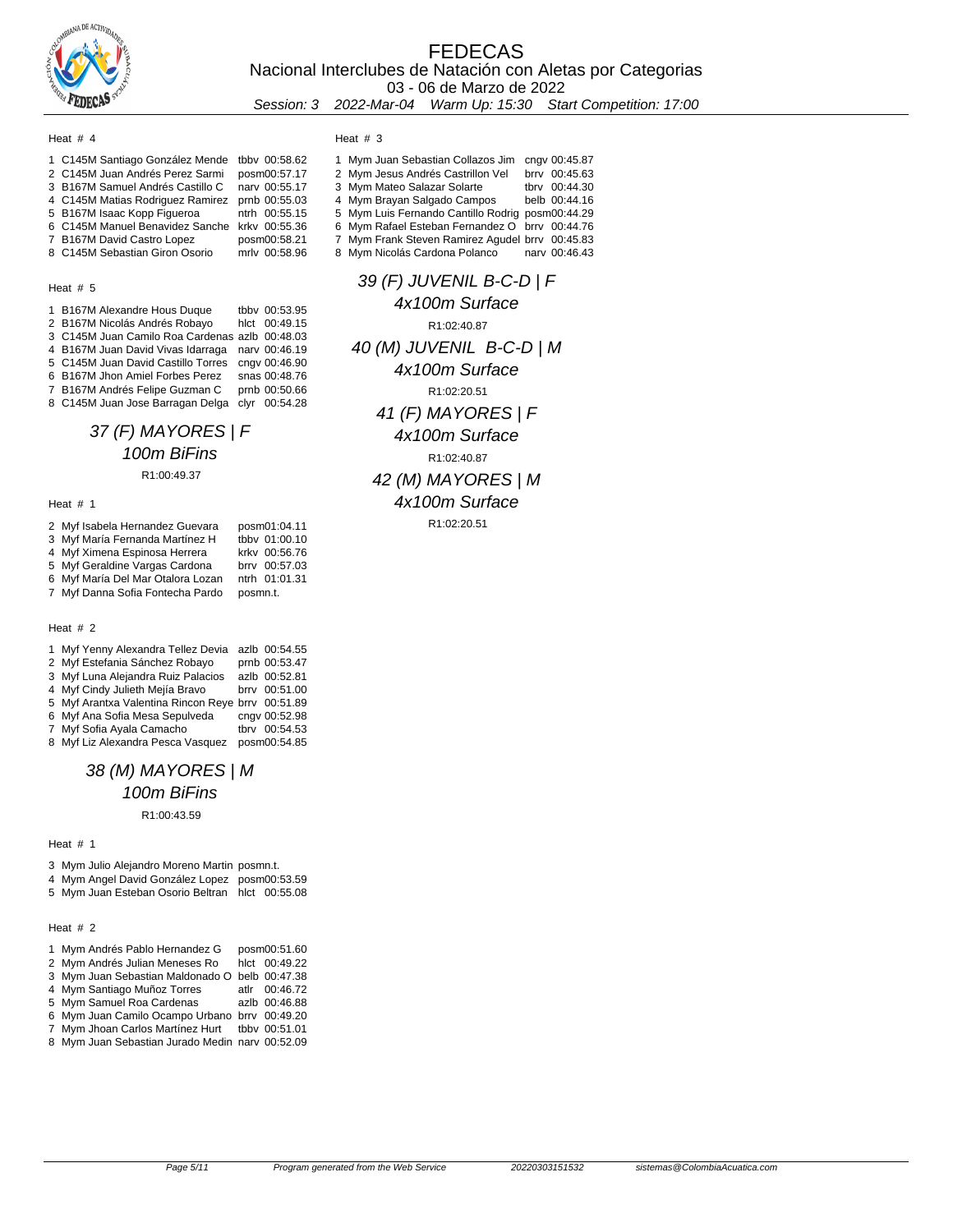

### FEDECAS Nacional Interclubes de Natación con Aletas por Categorias 03 - 06 de Marzo de 2022

Session: 4 2022-Mar-05 Warm Up: 07:00 Start Competition: 08:30

# 43 (F) JUVENIL B-C-D | F

### 50m Surface

R1:00:17.52

### Heat # 1

- D123F Maria Isabella Bonilla Ovied ntrh n.t.
- C145F Laura Ktalina Santanilla Bar hlct n.t. 5 D123F Valeria Garzon Corrales posmn.t.
- 

### Heat # 2

 B167F María Jose Daza Posada posmn.t. C145F Annie Alejandra Roa Murillo ntrh 00:28.17 C145F Laura Valentina Dajles Jime narv 00:26.37 4 B167F Gabriela Bernal Beltran D123F Ana Sofia Espinosa Quinter posm00:26.31 C145F Manuela Sanchez Ulloa ntrh 00:27.98 C145F Danna Valentina Ravelo Mu ntrh 00:33.71

### Heat # 3

| 1 C145F María Isabel Erazo Muñ                    |      | nary 00:24.19 |
|---------------------------------------------------|------|---------------|
| 2 C145F Jose Arias María                          |      | tbrv 00:24.03 |
| 3 C145F Sofia Paja Chicue                         |      | mrlv 00:23.90 |
| 4 B167F Mariana Blandon Montoya                   |      | agmr 00:22.03 |
| 5 D123F Isabel Sofia Jimenez Acost                |      | posm00:23.79  |
| 6 C145F Emyli Juliana Tapiero Herre clyr 00:24.01 |      |               |
| 7 C145F Mariana Cuellar Trivino                   |      | ntrh 00:24.18 |
| 8 D123F Antonella Cura Schifino                   | thry | 00:25.86      |

### Heat # 4

| 1 C145F Isabella Gomez Pito                     |      | mrlv 00:21.82   |
|-------------------------------------------------|------|-----------------|
| 2 C145F Sara Lopez Pastrana                     |      | cngv 00:21.67   |
| 3 B167F Isabella Garzón Caceres                 |      | cngv 00:20.32   |
| 4 B167F Nikol Dayanna Ortega Garc agmr 00:18.56 |      |                 |
| 5 B167F Luciana Corrales Cabal                  |      | tbrv 00:19.46   |
| 6 C145F María Paulina Corrales Su               |      | clyr 00:20.89   |
| 7 C145F Melissa Tobon Guzman                    | clvr | 00:21.67        |
| 8 C145F Sthenanie Acuña Crespo                  |      | $hrrv$ 00:21.89 |

### 44 (M) JUVENIL B-C-D | M 50m Surface

R1:00:15.00

### Heat # 1

| 2 C145M Andrés Velasco Bermude brry n.t.      |           |  |
|-----------------------------------------------|-----------|--|
| 3 C145M Jose Manuel Gomez Amad Imrs n.t.      |           |  |
| 4 B167M Juan David Rivillas Ceballo mrly n.t. |           |  |
| 5 B167M Santiago Meneses Tascon nary n.t.     |           |  |
| 6 C145M Alvaro Andrés Grimaldos               | lmrs n.t. |  |

#### Heat # 2

| 1 C145M David Santiago Mondragon posm00:26.05 |      |               |  |
|-----------------------------------------------|------|---------------|--|
| 2 D123M Nicolás Rivillas Ceballos             |      | mrlv 00:25.34 |  |
| 3 D123M Juan Jose Lozano Soto                 |      | tbby 00:23.74 |  |
| 4 C145M Julian Andrés Montoya P               |      | hlct 00:23.46 |  |
| 5 C145M Juan Felipe Reyes Medina              |      | hlct 00:23.67 |  |
| 6 C145M Sebastian Caicedo Marin               |      | hlct 00:23.77 |  |
| 7 D123M Esteban Grisales Montoya              | tbrv | 00:25.34      |  |
| 8 D123M Lucas Penaloza Morera                 | hlct | 00:28.07      |  |

### Heat # 3

| 1 B167M David Castro Lopez                       | posm00:23.12  |
|--------------------------------------------------|---------------|
| 2 D123M Nicolas Duran Astudillo                  | cngv 00:22.65 |
| 3 B167M Felipe Galindo Fernandez                 | ntrh 00:22.06 |
| 4 C145M Mario Andrés Gaviria Na                  | brry 00:20.95 |
| 5 C145M Daniel Alejandro Loaiza Ca hlct 00:21.93 |               |
| 6 B167M Jesus David Roncancio Ro ntrh 00:22.31   |               |
| 7 C145M Santiago González Mende tbbv 00:23.03    |               |
| 8 C145M Juan Jose Barragan Delga clyr 00:23.27   |               |
|                                                  |               |

### Heat # 4

| 1 C145M Miguel Angel Gomez Plaza mrlv 00:20.46     |  |               |
|----------------------------------------------------|--|---------------|
| 2 B167M Yidier Alexis Padilla Carren Imrs 00:20.27 |  |               |
| 3 C145M Mateo Cadavid Mendez                       |  | brry 00:19.40 |
| 4 C145M Santiago Gomez Alvarez                     |  | clyr 00:19.01 |
| 5 B167M Nicolás Andrés Robayo                      |  | hlct 00:19.03 |
| 6 B167M Isaac Kopp Figueroa                        |  | ntrh 00:19.98 |
| 7 B167M Santiago Arias Otero                       |  | mrlv 00:20.46 |
| 8 B167M Juan Felipe Guevara Sánc ntrh 00:20.70     |  |               |

### 45 (F) MAYORES | F 50m Surface R1:00:17.52

### Heat # 1

| 1 Myf Dayhanna Marcela Roa Murillo ntrh n.t. |               |
|----------------------------------------------|---------------|
| 2 Myf Isabela Hernandez Guevara              | posm00:24.50  |
| 3 Myf Danna Sofia Fontecha Pardo             | posm00:23.54  |
| 4 Myf Laura Daniela Monroy Rodrigu           | hlct 00:21.55 |
| 5 Myf María Del Mar Otalora Lozan            | ntrh 00:22.63 |
| 6 Myf Laura Sofia Armero Garces              | ntrh 00:24.25 |
| 7 Myf María Fernanda Martínez H              | tbby 00:25.42 |
| 8 Myf Vivian Alexandra Posada Ange agmrn.t.  |               |
|                                              |               |

### Heat # 2

| 1 Myf Valentina Diago Mejía                      | cngv 00:20.09 |
|--------------------------------------------------|---------------|
| 2 Myf María Camila Aguirre Joya                  | prnb 00:19.20 |
| 3 Myf Paula Alejandra Aguirre Joya               | prnb 00:18.50 |
| 4 Myf Grace Fernandez Castillo                   | tbrv 00:18.36 |
| 5 Myf Diana Paola Moreno Alegria                 | brry 00:18.41 |
| 6 Myf Viviana Paola Retamozo Olaya brrv 00:18.65 |               |
| 7 Myf Sofia Rodriguez Rodriguez                  | azlb 00:19.58 |
| 8 Myf Liz Alexandra Pesca Vasquez                | posm00:21.17  |
|                                                  |               |

# 46 (M) MAYORES | M 50m Surface

### Heat  $# 1$

- Mym Julio Alejandro Moreno Martin posmn.t.
- Mym Marlon Vladimir Tovar Bolano prnb n.t.
- Mym Julian Alberto Melendez Losa posmn.t.

#### Heat # 2

| 1 Mym Vitali Filippovich                       | tbry n.t. |               |
|------------------------------------------------|-----------|---------------|
| 2 Mym Mauricio Esteban Visash Ro               |           | hlct 00:19.61 |
| 3 Mym Santiago Jose Peña Pedraz                |           | prnb 00:19.38 |
| 4 Mym Juan Esteban Pacheco Garc? brrv 00:18.75 |           |               |
| 5 Mym Juan Pablo Ruiz Celys                    |           | posm00:18.76  |
| 6 Mym Andrés Julian Meneses Ro                 |           | hlct 00:19.40 |

- Mym Kevin Manuel Tejada Olarte brrv 00:21.86
- 8 Mym Jhoan Carlos Martínez Hurt tbby n.t.

### Heat # 3

| 1 Mym Juan Esteban Paz Sepulveda brrv 00:17.46  |               |
|-------------------------------------------------|---------------|
| 2 Mym Juan Sebastian Paz Sepulved brrv 00:16.97 |               |
| 3 Mym Juan David Duque Jimenez brrv 00:16.31    |               |
| 4 Mym Mauricio Fernandez Castillo tbrv 00:15.64 |               |
| 5 Mym Juan Camilo Rodriguez Lope brrv 00:16.08  |               |
| 6 Mym Juan Fernando Ocampo Loza brrv 00:16.63   |               |
| 7 Mym Juan Felipe Moreno Pineros                | prnb 00:17.00 |
| 8 Mym Camilo Andrés Niño Casta                  | posm00:17.69  |
|                                                 |               |

### 47 (F) JUVENIL B-C-D | F 200m BiFins

R1:01:49.07

### Heat # 1

| 1 D123F Laura Dayanna Elvira Guap tbby n.t.       |               |
|---------------------------------------------------|---------------|
| 2 B167F Alejandra Grajales Cardena hlct n.t.      |               |
| 3 C145F Valeria Arbini Sánchez                    | prnb 02:37.24 |
| 4 C145F Laura Valentina Dailes Jime narv 02:28.26 |               |
| 5 C145F Manuela Zuluaga Godoy                     | brry 02:35.38 |
| 6 B167F Nicole Mariana García Her azlb n.t.       |               |
| 7 D123F Isabel Sofia Jimenez Acost posmn.t.       |               |
|                                                   |               |

#### Heat # 2

| 1 C145F Danna Lucia Mina Murillo    | mrlv 02:11.22 |
|-------------------------------------|---------------|
| 2 B167F Isabella Ruan Jimenez       | brrv 02:06.75 |
| 3 B167F Valentina Botero Ospina     | azlb 02:01.09 |
| 4 B167F Shara Lizeth Pulgarin Valen | clyr 01:56.05 |
| 5 C145F Melissa Tobon Guzman        | clyr 01:59.33 |
| 6 C145F Juanita Valentina Barragan  | prnb 02:05.82 |
| 7 C145F Alejandra Martínez Castibl  | prnb 02:09.49 |
| 8 B167F María Jose Penagos Varg     | brrv 02:16.47 |

# 48 (M) JUVENIL B-C-D | M 200m BiFins

R1:01:37.86

Heat # 1

|  |  | 3 D123M Tomas Reyes Santanilla | hict n.t. |  |
|--|--|--------------------------------|-----------|--|
|  |  |                                |           |  |

- D123M Carlos Eduardo Rojas Ceb tbbv n.t.
- D123M Sebastian Hernandez Varo hlct n.t.
- C145M Juan Manuel Lotero Henao atlr n.t.

#### Heat # 2

| 1 D123M Santiago Andrés Rincon             | hlct n.t. |  |
|--------------------------------------------|-----------|--|
| 2 C145M Juan Camilo Hernandez Ca posmn.t.  |           |  |
| 3 B167M Juan Jeronimo Lopez Bern brrv n.t. |           |  |
| 4 B167M Alexandre Hous Duque               | tbby n.t. |  |
| 5 B167M Santiago Meneses Tascon            | nary n.t. |  |

- C145M Juan Sebastian Ricaurte A hlct n.t. C145M Tomas Campuzano Cardon hlct n.t.
- 

### Heat # 3

| 1 B167M Juan Esteban Torres Martin posm02:27.00  |           |               |
|--------------------------------------------------|-----------|---------------|
| 2 C145M Nicolas David Avila Tascon hlct 02:16.76 |           |               |
| 3 B167M Ricardo Erazo Muñoz                      |           | nary 02:11.43 |
| 4 C145M Manuel Benavidez Sanche krkv 02:06.61    |           |               |
| 5 C145M Juan Andrés Perez Sarmi                  |           | posm02:10.41  |
| 6 C145M Sebastian Giron Osorio                   |           | mrlv 02:14.51 |
| 7 C145M Jhoan Andrés Angel Go                    |           | brry 02:24.19 |
| 8 B167M Pablo Murillo Perez                      | mrlv n.t. |               |
|                                                  |           |               |

R1:00:15.00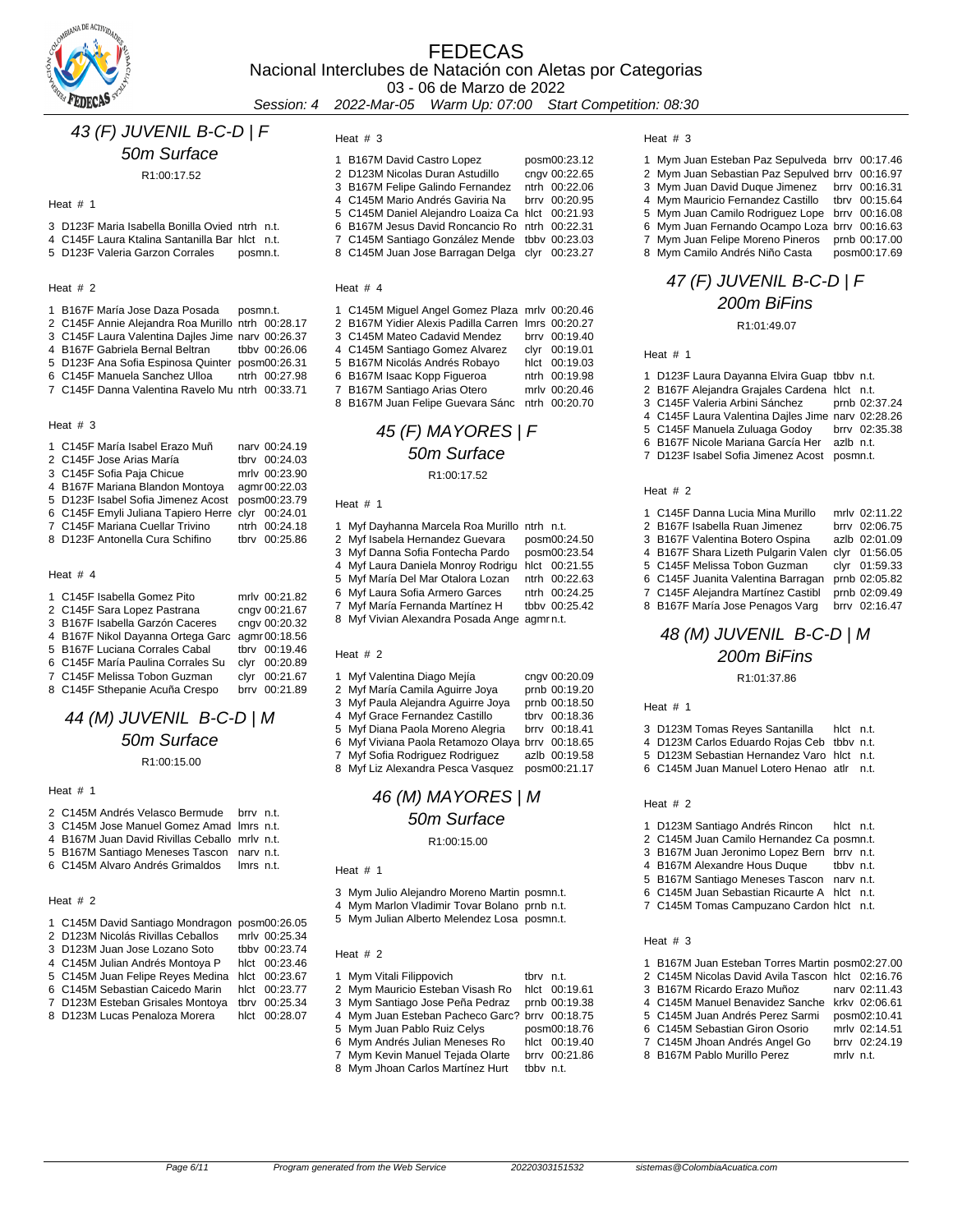

03 - 06 de Marzo de 2022

Session: 4 2022-Mar-05 Warm Up: 07:00 Start Competition: 08:30

### Heat # 4

| 1 C145M Juan Jose Barragan Delga clyr 02:00.74   |               |
|--------------------------------------------------|---------------|
| 2 B167M Andrés Felipe Guzman C                   | prnb 01:51.84 |
| 3 C145M Juan David Castillo Torres cngv 01:49.44 |               |
| 4 B167M Juan David Vivas Idarraga narv 01:42.72  |               |
| 5 C145M Juan Camilo Roa Cardenas azlb 01:48.62   |               |
| 6 B167M Jhon Amiel Forbes Perez snas 01:49.46    |               |
| 7 C145M Matias Rodriguez Ramirez prnb 01:58.76   |               |
| 8 B167M Samuel Andrés Castillo C                 | nary 02:05.37 |

## 49 (F) MAYORES | F 200m BiFins

### R1:01:49.07

### Heat # 1

| 3 Myf Danna Sofia Fontecha Pardo             | posmn.t.      |
|----------------------------------------------|---------------|
| 4 Myf María Fernanda Martínez H              | tbby 02:16.58 |
| 5 Myf Yenny Alexandra Tellez Devia azlb n.t. |               |

#### Heat # 2

| 2 Myf Sofia Ayala Camacho                         | tbrv 01:59.10 |
|---------------------------------------------------|---------------|
| 3 Myf Estefania Sánchez Robayo                    | prnb 01:55.53 |
| 4 Myf Cindy Julieth Mejía Bravo                   | brrv 01:52.15 |
| 5 Myf Arantxa Valentina Rincon Reye brry 01:54.96 |               |
| 6 Myf Ana Sofia Mesa Sepulveda                    | cngv 01:57.63 |
| 7 Myf Ximena Espinosa Herrera                     | krky 02:05 71 |

# 50 (M) MAYORES | M 200m BiFins

R1:01:37.86

#### Heat # 1

|  | 3 Mym Angel David González Lopez posmn.t. |  |
|--|-------------------------------------------|--|
|  |                                           |  |

- 4 Mym Andrés Julian Meneses Ro hlct n.t.
- 5 Mym Luis Fernando Cantillo Rodrig posmn.t.

### Heat # 2

| 2 Mym Juan Sebastian Jurado Medin narv 01:57.54 |               |
|-------------------------------------------------|---------------|
| 3 Mym Andrés Pablo Hernandez G                  | posm01:54.92  |
| 4 Mym Jhon Freddy Estupinan Arias               | posm01:46.89  |
| 5 Mym Santiago Muñoz Torres                     | atlr 01:49.89 |
| 6 Mym Jhoan Carlos Martínez Hurt                | tbby 01:57.54 |
| 7 Mym Juan Esteban Osorio Beltran               | hlct 02:13.26 |
|                                                 |               |

### Heat # 3

| 1 Mym Juan Sebastian Maldonado O belb 01:45.75 |               |
|------------------------------------------------|---------------|
| 2 Mym Juan Sebastian Collazos Jim              | cnav 01:44.10 |
| 3 Mym Samuel Roa Cardenas                      | azlb 01:42.12 |
| 4 Mym Mateo Salazar Solarte                    | tbrv 01:37.97 |
| 5 Mym Brayan Salgado Campos                    | belb 01:39.18 |
| 6 Mym Jesus Andrés Castrillon Vel              | brry 01:42.57 |
| 7 Mym Juan Camilo Ocampo Urbano brrv 01:44.91  |               |
| 8 Mym Nicolás Cardona Polanco                  | nary 01:46.64 |

51 (F) JUVENIL B-C-D | F 4x200m Superficie/Surface R1:06:25.33 52 (M) JUVENIL B-C-D | M 4x200m Superficie/Surface R1:05:31.17 53 (F) MAYORES | F 4x200m Superficie/Surface R1:06:25.33 54 (M) MAYORES | M 4x200m Superficie/Surface R1:05:31.17 55 (F) OPEN | F 16x50m Apnea Endurance

### Heat # 1

4 B167F María Jose Torres Alarcon clyr n.t.

### 56 (M) OPEN | M 16x50m Apnea Endurance

### Heat # 1

4 Mym Juan Sebastian Aguirre Gam agmrn.t.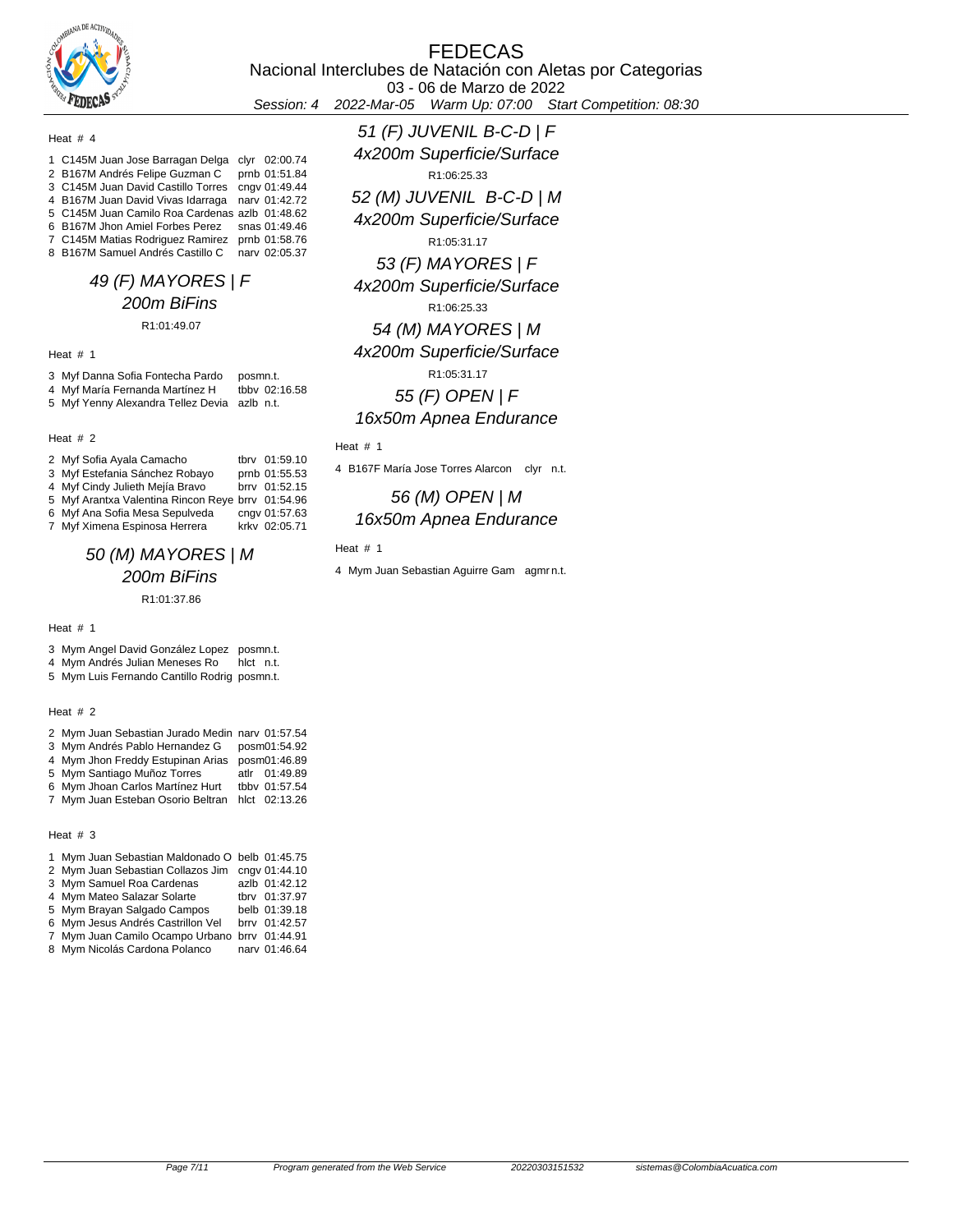

### FEDECAS Nacional Interclubes de Natación con Aletas por Categorias 03 - 06 de Marzo de 2022

Session: 5 2022-Mar-05 Warm Up: 15:30 Start Competition: 17:00

### 57 (F) JUVENIL B-C | F

### 50m Apnea

R1:00:15.94

### Heat # 1

- D123F Ana Sofia Espinosa Quinter posmn.t.
- 4 C145F Manuela Sanchez Ulloa ntrh n.t.
- D123F Isabel Sofia Jimenez Acost posmn.t.

### Heat # 2

- C145F Annie Alejandra Roa Murillo ntrh n.t.
- 3 C145F Danna Valentina Ravelo Muntrh n.t.<br>4 C145F María Isabel Erazo Muñ narv 00:23.79
- 4 C145F María Isabel Erazo Muñ narv 00:2<br>5 C145F Sthepanie Acuña Crespo brrv n.t.
- 5 C145F Sthepanie Acuña Crespo
- 6 C145F Sara Lopez Pastrana cngv n.t.
- C145F Laura Ktalina Santanilla Bar hlct n.t.

#### Heat # 3

| 1 C145F Mariana Cuellar Trivino                     | ntrh 00:21.93 |
|-----------------------------------------------------|---------------|
| 2 B167F Isabella Garzón Caceres                     | cngv 00:19.65 |
| 3 C145F María Paulina Corrales Su                   | clvr 00:19.12 |
| 4 B167F Nikol Dayanna Ortega Garc agmr 00:16.96     |               |
| 5 B167F Luciana Corrales Cabal                      | tbrv 00:17.97 |
| 6 B167F Shara Lizeth Pulgarin Valen clyr 00:19.53   |               |
| 7 C145F Melissa Tobon Guzman                        | clyr 00:19.90 |
| 8. C145F Sara Cristina Rosero Cordo, thrv. 00:23.09 |               |

# 58 (M) JUVENIL B-C | M 50m Apnea

R1:00:13.89

#### Heat # 1

| 3 D123M Lucas Penaloza Morera             | hict n.t. |  |
|-------------------------------------------|-----------|--|
| 4 C145M Mario Andrés Gaviria Na           | brry n.t. |  |
| 5 C145M Santiago González Mende tbby n.t. |           |  |

### Heat # 2

| 1 C145M Jose Manuel Gomez Amad Imrs n.t.       |           |               |
|------------------------------------------------|-----------|---------------|
| 2 B167M Alexandre Hous Duque                   | tbby n.t. |               |
| 3 C145M Juan Felipe Rodriguez Gra posm00:23.72 |           |               |
| 4 C145M Julian Andrés Montoya P                |           | hlct 00:22.99 |
| 5 B167M Ricardo Erazo Muñoz                    |           | nary 00:23.64 |
| 6 B167M Jesus David Roncancio Ro ntrh n.t.     |           |               |
| 7 B167M Juan Jeronimo Lopez Bern brrv n.t.     |           |               |
| 8 C145M Sebastian Giron Osorio mrlv n.t.       |           |               |

### Heat # 3

| 1 C145M Juan Andrés Perez Sarmi posm00:21.68   |               |
|------------------------------------------------|---------------|
| 2 C145M Matias Rodriguez Ramirez prnb 00:21.06 |               |
| 3 C145M Juan Jose Barragan Delga clyr 00:19.77 |               |
| 4 B167M Felipe Galindo Fernandez ntrh 00:19.61 |               |
| 5 B167M Santiago Arias Otero                   | mrlv 00:19.63 |
| 6 B167M David Castro Lopez                     | posm00:21.01  |

- 
- C145M Sebastian Caicedo Marin hlct 00:21.66
- C145M Juan Felipe Reyes Medina hlct 00:22.57

### Heat # 4

| 1 B167M Juan Felipe Guevara Sánc ntrh 00:19.22     |               |
|----------------------------------------------------|---------------|
| 2 B167M Isaac Kopp Figueroa                        | ntrh 00:18.81 |
| 3 C145M Mateo Cadavid Mendez                       | brrv 00:17.48 |
| 4 B167M Nicolás Andrés Robayo                      | hlct 00:17.34 |
| 5 B167M Yidier Alexis Padilla Carren Imrs 00:17.47 |               |
| 6 C145M Santiago Gomez Alvarez                     | clyr 00:18.57 |
| 7 C145M Julian Fernando Guerrero                   | posm00:19.21  |
| 8 C145M Daniel Alejandro Loaiza Ca hlct 00:19.45   |               |

### 59 (F) MAYORES | F 50m Apnea R1:00:15.94

Heat # 1

- Myf Dayhanna Marcela Roa Murillo ntrh n.t.
- Myf Danna Sofia Fontecha Pardo posm00:22.53 3 Myf Isabela Hernandez Guevara
- 
- Myf Ximena Espinosa Herrera krkv 00:21.05
- Myf María Del Mar Otalora Lozan ntrh 00:21.38
- 6 Myf Laura Sofia Armero Garces
- 7 Myf María Fernanda Martínez H tbbv n.t.
- 8 Myf Vivian Alexandra Posada Ange agmrn.t.

### Heat # 2

| 1 Myf Viviana Paola Retamozo Olaya brrv 00:20.44 |               |
|--------------------------------------------------|---------------|
| 2 Myf Sofia Rodriguez Rodriguez                  | azlb 00:17.81 |
| 3 Myf María Camila Aguirre Joya                  | prnb 00:17.47 |
| 4 Myf Paula Alejandra Aquirre Joya               | prnb 00:16.77 |
| 5 Myf Diana Paola Moreno Alegria                 | brrv 00:17.09 |
| 6 Myf Gabriela Guzman Alban                      | brrv 00:17.54 |
| 7 Myf Liz Alexandra Pesca Vasquez                | posm00:19.58  |
| 8 Myf Laura Daniela Monroy Rodrigu hlct 00:20.70 |               |

### 60 (M) MAYORES | M 50m Apnea R1:00:13.89

#### Heat # 1

- Mym Julio Alejandro Moreno Martin posmn.t.
- Mym Kevin Manuel Tejada Olarte brrv n.t.
- Mym Jhon Freddy Estupinan Arias posmn.t.
- Mym Juan Esteban Osorio Beltran hlct n.t.

### Heat # 2

- Mym Mauricio Esteban Visash Ro hlct 00:17.43
- Mym Juan Esteban Pacheco Garc? brrv 00:17.33
- 
- 
- 5 Mym Luis Fernando Cantillo Rodrig posm00:16.99<br>6 Mym Juan Pablo Ruiz Celys posm00:17.10
- 
- 

### Heat # 3

| 1 Mym Camilo Andrés Niño Casta                   | posm00:15.96  |
|--------------------------------------------------|---------------|
| 2 Mym Juan Sebastian Paz Sepulved brrv 00:15.37  |               |
| 3 Mym Marlon Vladimir Tovar Bolano prnb 00:14.90 |               |
| 4 Mym Juan Camilo Rodriguez Lope brry 00:14.69   |               |
| 5 Mym Mauricio Fernandez Castillo tbrv 00:14.70  |               |
| 6 Mym Juan Felipe Moreno Pineros                 | prnb 00:15.26 |
| 7 Mym Vitali Filippovich                         | tbrv 00:15.76 |
| 8 Mym Juan Esteban Paz Sepulveda brrv 00:16.28   |               |

# 61 (F) JUVENIL B-C-D | F 1500m Superficie/1500m Surface

R1:13:53.91

#### Heat # 1

| 3 C145F Sara Cristina Rosero Cordo tbry n.t. |           |  |
|----------------------------------------------|-----------|--|
| 4 C145F Sofia Paja Chicue                    | mrly n.t. |  |
| 5 C145F Isabella Gomez Pito                  | mrlv n.t. |  |
| 6 D123F Laura Dayanna Elvira Guap tbby n.t.  |           |  |

### Heat # 2

| 1 B167F Daniela Valencia Payan                    | cnav n.t. |               |
|---------------------------------------------------|-----------|---------------|
| 2 C145F Emyli Juliana Tapiero Herre clyr 17:14.19 |           |               |
| 3 C145F Valentina Soto Delgado                    |           | tbby 16:36.12 |
| 4 B167F Mariana Blandon Montoya                   |           | agmr 15:29.20 |
| 5 B167F María Alejandra Lopez Vel                 |           | tbrv 15:41.20 |
| 6 C145F Mariana Cuellar Trivino                   |           | ntrh 16:37.16 |
| 7 B167F Ana María Ramirez Hurta                   | thry n.t. |               |
| 8 C145F Jose Arias María                          | tbrv      | n.t.          |

# 62 (M) JUVENIL B-C-D | M 1500m Superficie/1500m Surface

| 1 D123M Nicolás Rivillas Ceballos<br>mrlv n.t. |
|------------------------------------------------|
| 2 B167M Sergio Andrés Acosta Rei<br>posmn.t.   |
| 3 B167M Juan David Rivillas Ceballo mrly n.t.  |
| 4 B167M Enmanuel Arango Gonzál cngy 13:34.02   |
| 5 C145M Miquel Angel Gomez Plaza mrlv 15:32.88 |
| 6 B167M Juan Felipe Guevara Sánc ntrh n.t.     |
| 7 D123M Carlos Eduardo Rojas Ceb tbbv n.t.     |
|                                                |
| 63 (F) MAYORES   F                             |
|                                                |

# 1500m Superficie/1500m Surface

R1:13:53.91

### Heat # 1

|  | 2 Myf Dayhanna Marcela Roa Murillo ntrh n.t.      |           |               |
|--|---------------------------------------------------|-----------|---------------|
|  | 3 Myf Sarah Daniela Marsiglia Ramir azlb 17:29.31 |           |               |
|  | 4 Myf Melany Tatiana Echeverri Gil                |           | cngv 14:45.32 |
|  | 5 Myf Ana Lucia Nieto Saavedra                    |           | cngv 15:31.47 |
|  | 6 Myf Vanessa Muñoz Loaiza                        | thry n.t. |               |

- Mym Andrés Julian Meneses Ro hlct 00:17.09 4 Mym Santiago Muñoz Torres
- 
- 6 Mym Juan Pablo Ruiz Celys

### Mym Camilo Alejandro Sierra Hern snas 00:17.43

Mym Juan Camilo Ocampo Urbano brrv n.t.

- -

|  | R <sub>1:12:34.41</sub>                 |     |
|--|-----------------------------------------|-----|
|  | Heat $# 1$                              |     |
|  | 1 D123M Nicolás Rivillas Ceballos       | mrl |
|  | 2 B167M Sergio Andrés Acosta Rei        | pos |
|  | 3 B167M Juan David Rivillas Ceballo mrl |     |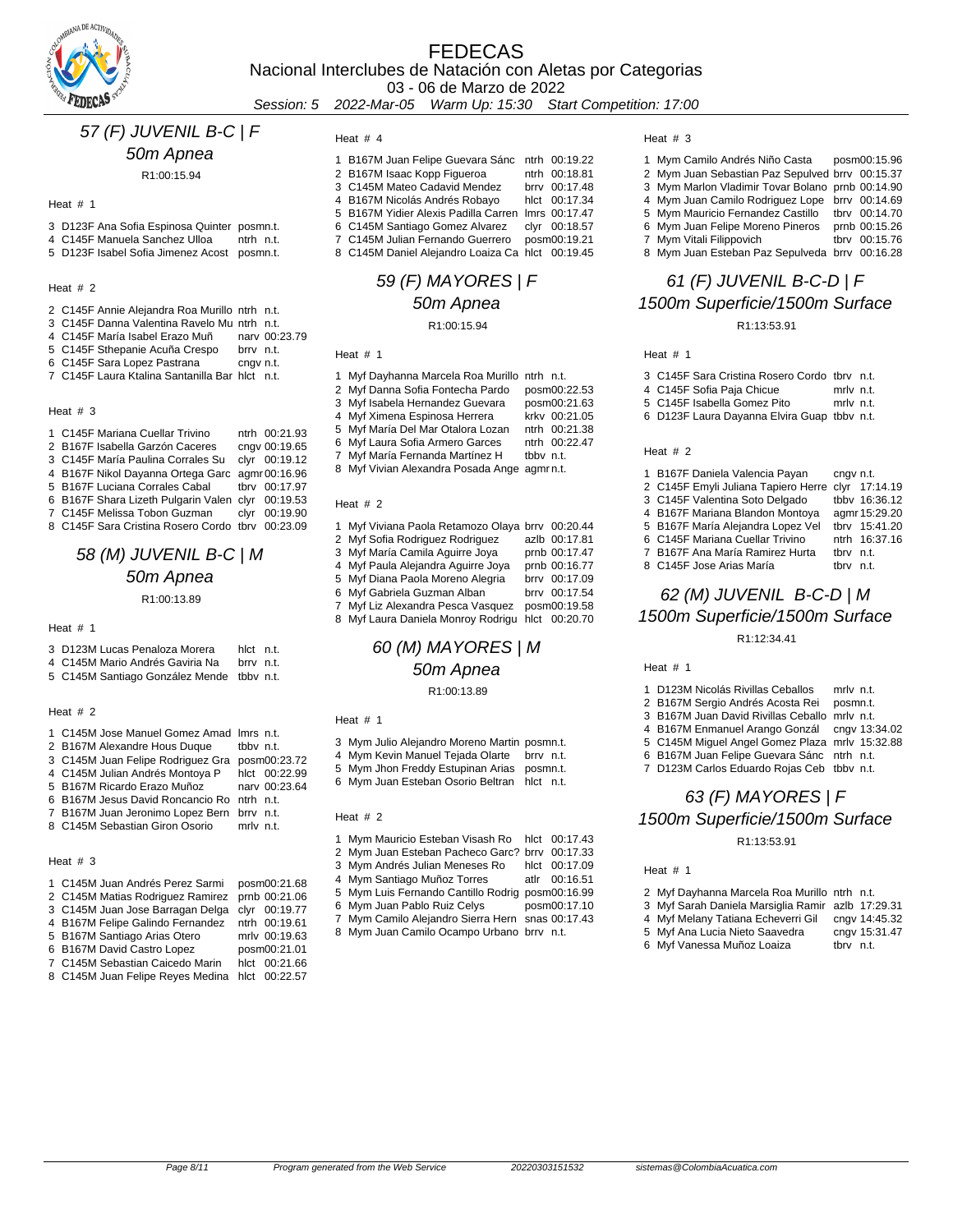

# 64 (M) MAYORES | M 1500m Superficie/1500m Surface

R1:12:34.41

Heat # 1

2 Mym Daniel Felipe Vega Conde azlb n.t.

3 Mym Breylin Santiago Jimenez Gra cngv 13:59.17

4 Mym Juan Sebastian Gomez Casa tbrv 13:07.35

5 Mym Jonathan Esteban Alonso Roj azlb 13:24.69 6 Mym Juan Sebastian Aguirre Gam agmr n.t.

65 (X) JUVENIL B-C-D | X 4x100m Bifins 67 (X) MAYORES | X 4x100m Bifins 69 (F) OPEN | F 8x50m Apnea Endurance

Heat # 1

4 B167F María Jose Torres Alarcon clyr n.t. 5 B167F Nikol Dayanna Ortega Garc agmr n.t.

## 70 (M) OPEN | M 8x50m Apnea Endurance

Heat # 1

4 Mym Juan Sebastian Aguirre Gam agmr n.t.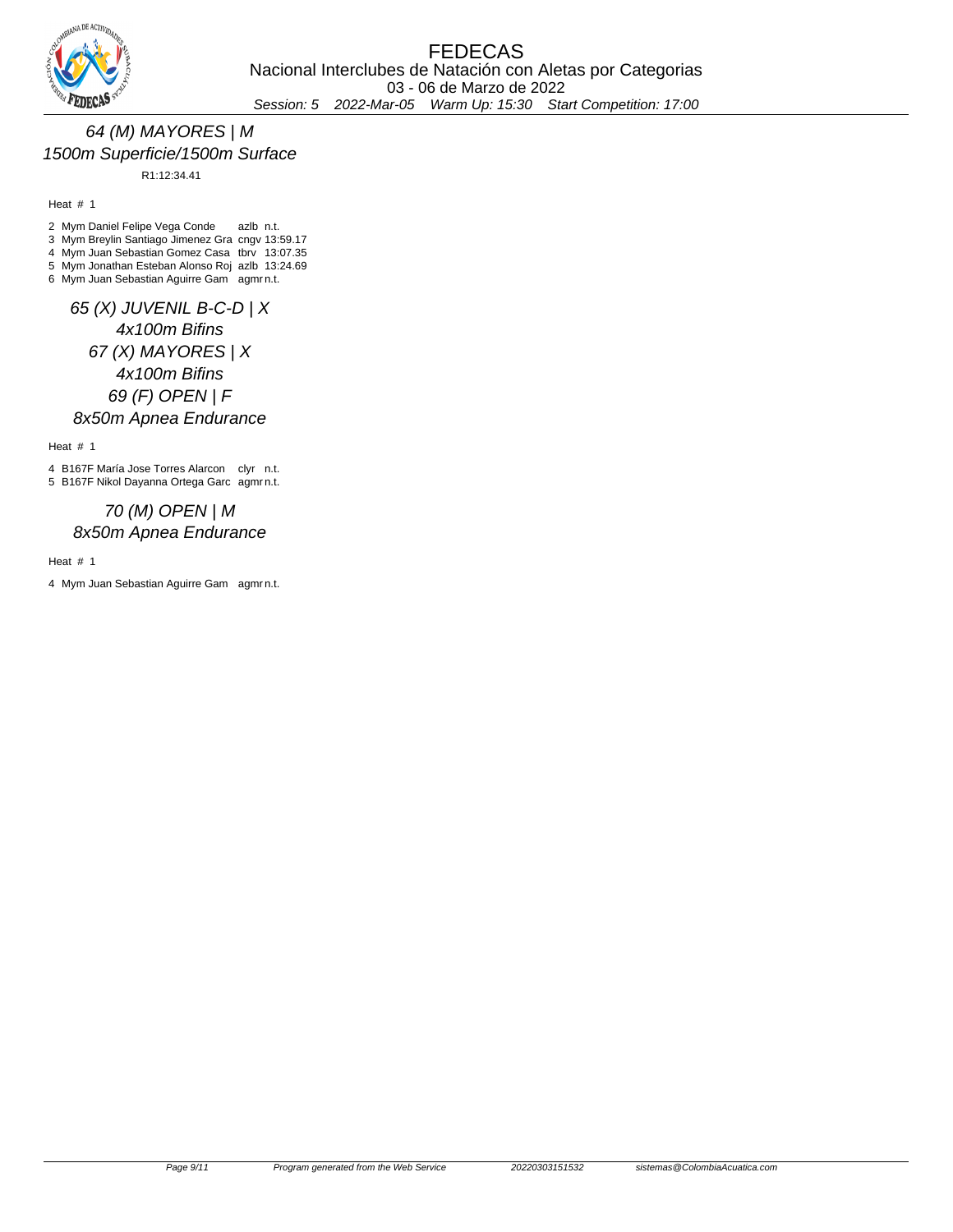

03 - 06 de Marzo de 2022

Session: 6 2022-Mar-06 Warm Up: 07:00 Start Competition: 08:30

# 71 (F) JUVENIL B-C-D | F

### 100m Surface

R1:00:38.75

### Heat # 1

| 2 D123F Laura Dayanna Elvira Guap tbby n.t.    |          |  |
|------------------------------------------------|----------|--|
| 3 D123F Antonella Cura Schifino                | thry nt  |  |
| 4 C145F Jose Arias María                       | thry nt  |  |
| 5 D123F Valeria Garzon Corrales                | posmn.t. |  |
| 6 D123F Maria Isabella Bonilla Ovied ntrh n.t. |          |  |
|                                                |          |  |

### Heat # 2

| 1 C145F Laura Valentina Dailes Jime nary n.t.   |           |      |
|-------------------------------------------------|-----------|------|
| 2 B167F María Jose Penagos Varq                 | brry n.t. |      |
| 3 B167F Gabriela Bernal Beltran                 | thby n.t. |      |
| 4 C145F Danna Valentina Ravelo Mu ntrh 01:29.72 |           |      |
| 5 B167F María Jose Torres Alarcon               | clvr      | n.t. |
| 6 B167F María Alejandra Lopez Vel               | tbry n.t. |      |
| 7 C145F Manuela Zuluaga Godoy                   | brry n.t. |      |
| 8 C145F Valentina Soto Delgado                  | tbby n.t. |      |

### Heat # 3

| 1 C145F Manuela Sanchez Ulloa                     | ntrh 01:00.47 |
|---------------------------------------------------|---------------|
| 2 C145F Sthepanie Acuña Crespo                    | brrv 00:56.77 |
| 3 C145F Isabella Gomez Pito                       | mrlv 00:52.83 |
| 4 C145F Sara Lopez Pastrana                       | cngv 00:50.26 |
| 5 C145F Emyli Juliana Tapiero Herre clyr 00:52.69 |               |
| 6 C145F Sofia Paja Chicue                         | mrlv 00:54.93 |
| 7 D123F Ana Sofia Espinosa Quinter posm01:00.45   |               |
| 8 C145F Annie Alejandra Roa Murillo ntrh 01:03.62 |               |
|                                                   |               |

### Heat # 4

| 1 B167F Daniela Valencia Payan                  | cngv 00:48.68 |
|-------------------------------------------------|---------------|
| 2 B167F Isabella Garzón Caceres                 | cngv 00:46.16 |
| 3 B167F Ana María Ramirez Hurta                 | tbrv 00:45.20 |
| 4 B167F Nikol Dayanna Ortega Garc agmr 00:42.07 |               |
| 5 B167F Luciana Corrales Cabal                  | tbrv 00:43.51 |
| 6 C145F María Paulina Corrales Su               | clyr 00:45.82 |
| 7 B167F Mariana Blandon Montoya                 | agmr 00:47.14 |

C145F Mariana Cuellar Trivino ntrh 00:48.89

# 72 (M) JUVENIL B-C-D | M 100m Surface

R1:00:34.77

### Heat # 1

| 1 D123M Nicolás Rivillas Ceballos            | mrly n.t. |  |
|----------------------------------------------|-----------|--|
| 2 C145M Daniel Alejandro Loaiza Ca hlct n.t. |           |  |
| 3 C145M Santiago González Mende tbby n.t.    |           |  |
| 4 C145M Mario Andrés Gaviria Na              | brry n.t. |  |
| 5 C145M Andrés Velasco Bermude               | brry n.t. |  |
| 6 C145M Jhoan Andrés Angel Go                | brry n.t. |  |
| 7 D123M Lucas Penaloza Morera                | hict nt   |  |

### Heat # 2

| 1 C145M Alvaro Andrés Grimaldos Imrs n.t.      |  |
|------------------------------------------------|--|
| 2 C145M Jose Manuel Gomez Amad Imrs n.t.       |  |
| 3 B167M Juan David Rivillas Ceballo mrly n.t.  |  |
| 4 C145M Julian Andrés Montoya P hlct 01:01.06  |  |
| 5 C145M Juan Felipe Reyes Medina hlct 01:02.00 |  |
| 6 C145M Juan Felipe Rodriquez Gra posmn.t.     |  |
| 7 C145M Sebastian Giron Osorio mrlv n.t.       |  |
| 8 C145M David Santiago Mondragon posmn.t.      |  |
|                                                |  |

#### Heat # 3

| 1 D123M Nicolas Duran Astudillo  | cngv 00:55.51 |
|----------------------------------|---------------|
| 2 B167M Santiago Arias Otero     | mrlv 00:51.09 |
| 3 B167M Jesus David Roncancio Ro | ntrh 00:49.52 |
| 4 B167M Felipe Galindo Fernandez | ntrh 00:48.75 |
| 5 C145M Julian Fernando Guerrero | posm00:48.79  |
| 6 B167M Sergio Andrés Acosta Rei | posm00:49.63  |
| 7 C145M Sebastian Caicedo Marin  | hlct 00:54.18 |
| 8 D123M Juan Jose Lozano Soto    | tbby 00:55.82 |
|                                  |               |

### Heat # 4

| 1 C145M Mateo Cadavid Mendez                       | brry 00:47.76 |
|----------------------------------------------------|---------------|
| 2 B167M Juan Felipe Guevara Sánc                   | ntrh 00:43.33 |
| 3 B167M Nicolás Andrés Robayo                      | hlct 00:42.24 |
| 4 B167M Enmanuel Arango Gonzál                     | cngv 00:39.16 |
| 5 C145M Santiago Gomez Alvarez                     | clyr 00:40.81 |
| 6 B167M Isaac Kopp Figueroa                        | ntrh 00:43.21 |
| 7 B167M Yidier Alexis Padilla Carren Imrs 00:47.13 |               |
| 8 C145M Miquel Angel Gomez Plaza mrlv 00:48.05     |               |

### 73 (F) MAYORES | F 100m Surface R1:00:38.75

#### Heat # 1

| 2 Myf Ana Lucia Nieto Saavedra | cngv n.t. |
|--------------------------------|-----------|
|                                |           |

- Myf Dayhanna Marcela Roa Murillo ntrh n.t.
- Myf Isabela Hernandez Guevara posm00:53.10
- Myf Wendy Tatyana Munoz Hernan snas n.t.
- Myf Laura Daniela Monroy Rodrigu hlct n.t.
- Myf Vivian Alexandra Posada Ange agmr n.t.

### Heat # 2

| 1 Myf María Del Mar Otalora Lozan                | ntrh 00:51.38 |
|--------------------------------------------------|---------------|
| 2 Myf Luna Alejandra Ruiz Palacios               | azlb 00:43.42 |
| 3 Myf Paula Alejandra Aquirre Joya               | prnb 00:41.66 |
| 4 Myf Diana Paola Moreno Alegria                 | brrv 00:40.36 |
| 5 Myf Grace Fernandez Castillo                   | tbrv 00:41.25 |
| 6 Myf Viviana Paola Retamozo Olaya brrv 00:42.53 |               |
| 7 Myf Valentina Diago Mejía                      | cngv 00:43.84 |
| 8 Myf Laura Sofia Armero Garces                  | ntrh 00:53.01 |

# 74 (M) MAYORES | M 100m Surface

R1:00:34.77

### Heat # 1

| 1 Mym Julian Alberto Melendez Losa posmn.t.    |               |
|------------------------------------------------|---------------|
| 2 Mym Marlon Vladimir Tovar Bolano prnb n.t.   |               |
| 3 Mym Mauricio Esteban Visash Ro hlct 00:43.76 |               |
| 4 Mym Juan Pablo Ruiz Celvs                    | posm00:42.00  |
| 5 Mym Daniel Felipe Vega Conde                 | azlb 00:42.37 |
| 6 Mym Juan Esteban Pacheco Garc? brrv 00:43.81 |               |
| 7 Mym Kevin Manuel Tejada Olarte brrv n.t.     |               |
|                                                |               |
|                                                |               |

### Heat # 2

| 1 Mym Santiago Jose Peña Pedraz                 | prnb 00:38.88 |
|-------------------------------------------------|---------------|
| 2 Mym Juan Felipe Moreno Pineros                | prnb 00:37.36 |
| 3 Mym Juan David Duque Jimenez                  | brry 00:36.68 |
| 4 Mym Juan Fernando Ocampo Loza brrv 00:35.77   |               |
| 5 Mym Juan Camilo Rodriguez Lope brrv 00:36.48  |               |
| 6 Mym Juan Sebastian Giraldo Cesp brrv 00:37.26 |               |
| 7 Mym Juan Sebastian Paz Sepulved brrv 00:37.99 |               |
| 8 Mym Juan Esteban Paz Sepulveda brrv 00:39.99  |               |

# 75 (F) JUVENIL B-C-D | F 400m BiFins

R1:03:54.56

### Heat # 1

| 3 .C145F Danna Lucia Mina Murillo | mrly n.t. |  |
|-----------------------------------|-----------|--|
| 4 B167F Isabella Ruan Jimenez     | brry n.t. |  |
| 5 B167F Gabriela Bernal Beltran   | the n.t.  |  |

### Heat # 2

| 1 C145F Valeria Arbini Sánchez                    | prnb 05:42.30 |
|---------------------------------------------------|---------------|
| 2 C145F Alejandra Martínez Castibl                | prnb 04:40.27 |
| 3 B167F Valentina Botero Ospina                   | azlb 04:21.56 |
| 4 C145F Melissa Tobon Guzman                      | clyr 04:14.57 |
| 5 B167F Shara Lizeth Pulgarin Valen clyr 04:15.99 |               |
| 6 C145F Juanita Valentina Barragan prnb 04:34.33  |               |
| 7 D123F Isabel Sofia Jimenez Acost posm04:45.43   |               |
| 8 B167F Nicole Mariana García Her azlb n.t.       |               |

### 76 (M) JUVENIL B-C-D | M 400m BiFins

#### R1:03:33.32

#### Heat # 1

| 3 C145M Juan Manuel Lotero Henao atlr n.t. |           |  |
|--------------------------------------------|-----------|--|
| 4 C145M Manuel Benavidez Sanche krky n.t.  |           |  |
| 5 C145M Tomas Campuzano Cardon hlct n.t.   |           |  |
| 6 D123M Santiago Andrés Rincon             | hict n.t. |  |

|  |  |  | 1 C145M Julian Fernando Guerrero | posmn.t. |
|--|--|--|----------------------------------|----------|
|  |  |  |                                  |          |

- 2 B167M Alexandre Hous Duque tbbv n.t.
- 3 B167M Ricardo Erazo Muñoz narv n.t.<br>4 D123M Nicolas Duran Astudillo cngv 05:09.22
- 4 D123M Nicolas Duran Astudillo B167M Samuel Andrés Castillo C narv n.t.
- B167M Pablo Murillo Perez mrlv n.t.
- B167M Juan Esteban Torres Martin posmn.t.
- C145M Juan David Castillo Torres cngv n.t.